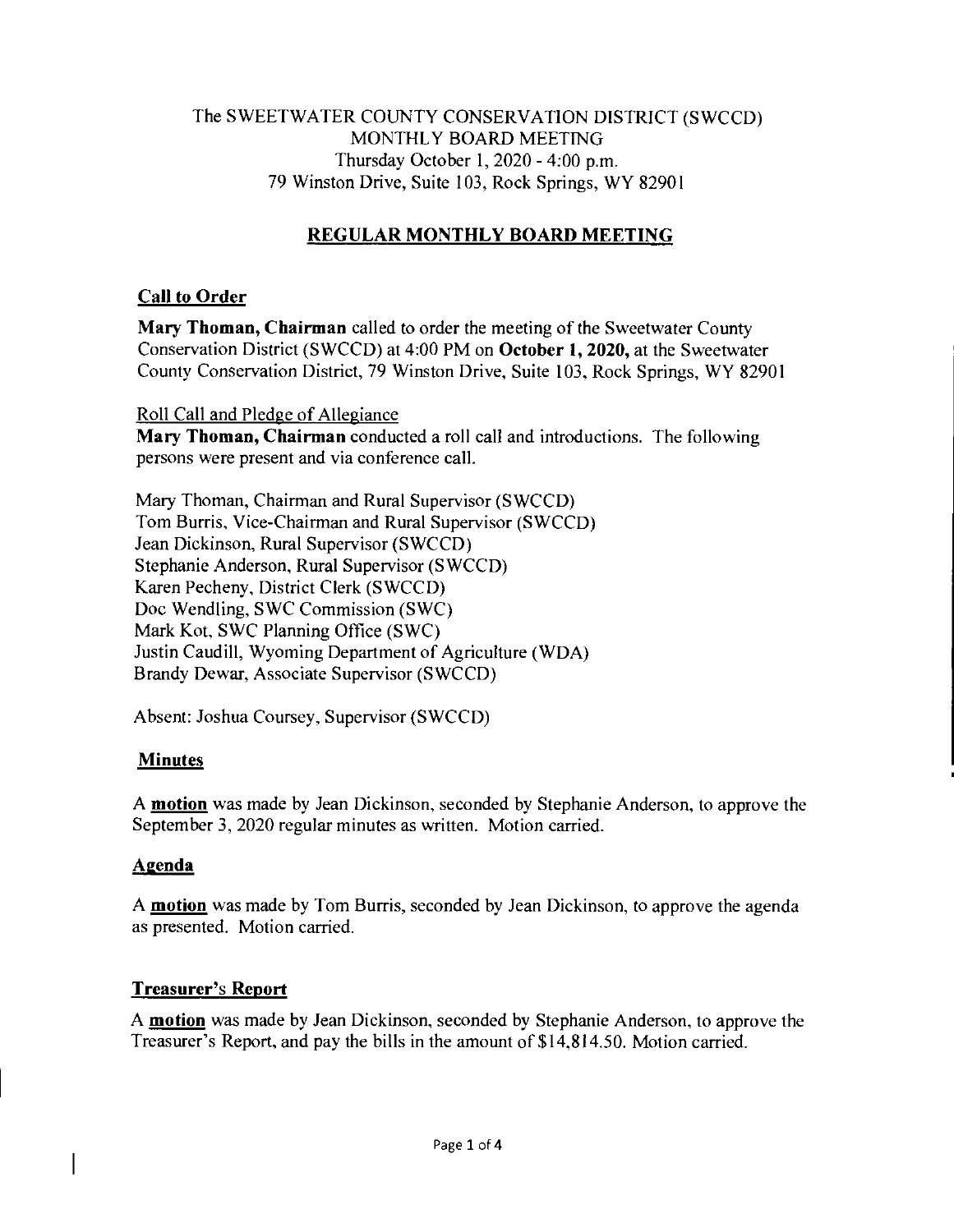#### **Special Reports**

#### Randy 'Doc' Wendling (SWC)

Gave an update on the Sweetwater County fire crews. The crews are assisting fires in other states. The county warden is a type 3 incident commander in logistics and is currently in California. Fire resources are spread out tight and the county's air response will be housed at the airport.

Reported on Dave Divis, Sweetwater County Assessor, according to the estimates a significant decrease is estimated in mineral valuations. The county is headed towards a 7+ million-dollar deficit in funding. All future spending will be based upon needs not wants and all line items will be looked at.

Justin Caudill, (WDA)

- Reported on budgets for the Department: WDA lost three positions and two employees will be released at the end of the year.
- Reported that water quality contracts are out and the Rangeland Health Assessment Program (RHAP) grant funds are still being held.
- Reported on state convention in November and Caudill will try to attend.
- Caudill is a representive on the National Association of Conservation District Agency's (NASCA) reviewing public lands policy and what the priorities and needs are for our area. The group will meet twice a month for the next year. Staff was directed to send the District's LRUPP draft to Caudill.

#### Mark Kot (SWC)

After following up with the BLM, Kot reported things were dead quiet on the Rock Springs Resource Management Plan (RMP). BLM told Kot the Raven Solar Project will be publishing sometime in December.

#### **Unfinished Business**

#### Drop Structure Maintenance

Staff contacted Bryan Englehart, D & D Oilfield Services, Englehart will schedule the grout pour next week and will let the office and Tom Burris know. Staff was directed to contact Larry Folks regarding the landscaping, seeding and reclamation.

#### Killpecker Creek Assessment

Staff sent the report out electronically and hard copies are available.

#### Long Range Use Plan & Policy (LRUPP)

The Board received the draft plan and staff will send out the draft plan to the board. An open house for the plan will be scheduled on December 3, from 12:00 p.m. — 2:00 p.m.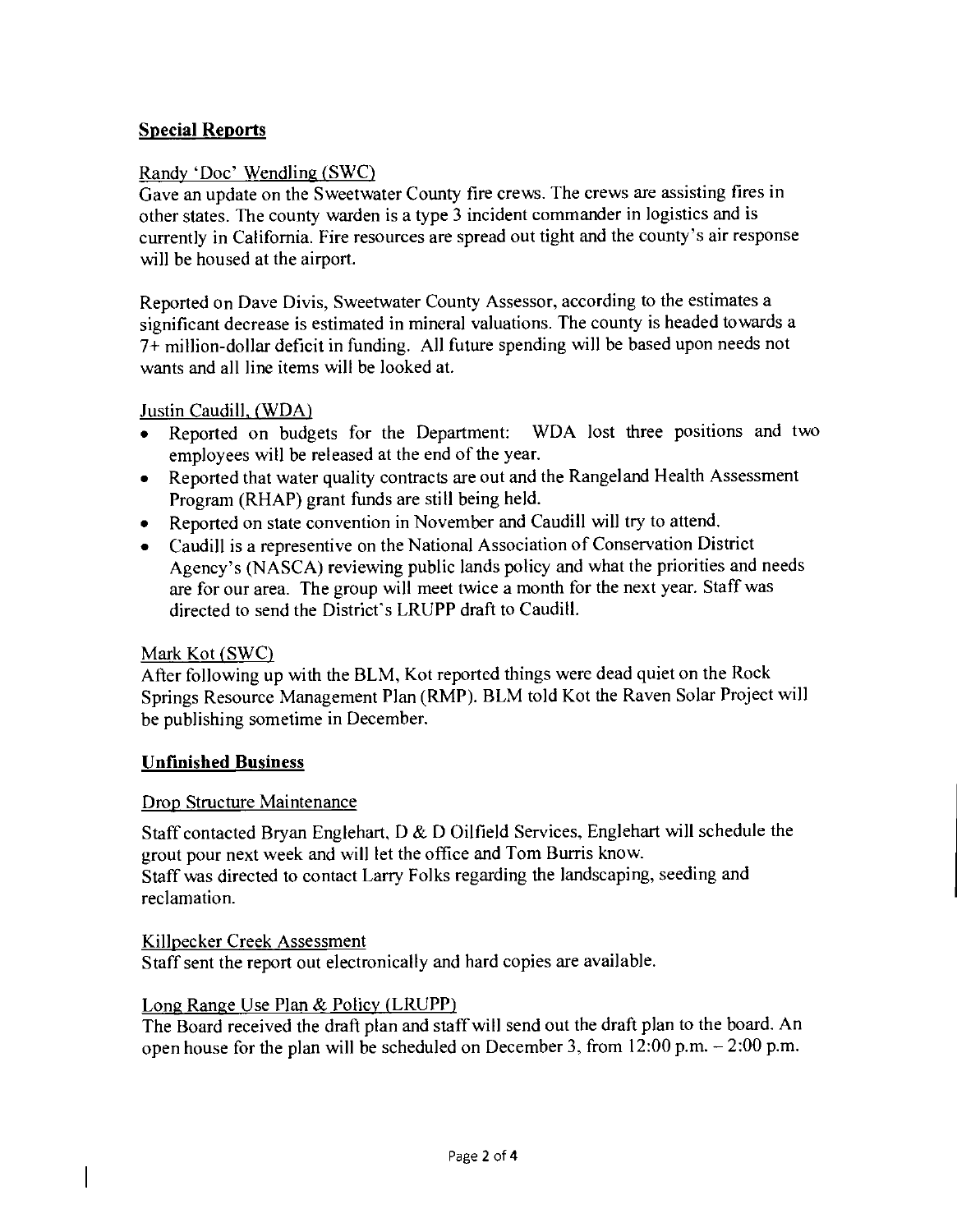Roads Database Open House

The Board scheduled a work session for December 3, from 2:30 p.m. — 4:00 p.m. Kent Felderman will be presenting.

#### Watershed Based Plan (draft)

The Bitter Creek Watershed-Based Plan will now be sent to WDEQ for review and comments.

### Wyoming Water Development Office — Notice to Proceed

The District received Notice to Proceed letters for two projects from the Wyoming Water Development Commission Small Water Project Program to start construction on the Francis Ditch projects.

## Wyoming Association of Conservation Districts (WACD) Convention

The convention will be held November 16-19 in Torrington. An in-person event and a virtual component will be available. An agenda will be out soon. Please let staff know if you can attend.

# New Business

## City of Green River — Letter of Support

A Letter of Support was submitted to support the City of Green River's request for a WDEQ statewide assessment grant for the Brownfield redevelopment. The projects are in line with the District's custom and culture, and beneficial use of water rights in Wyoming.

## Trout Unlimited – trees for bank stabilization  $-$  support

Nick Walrath, Trout Unlimited Project Manager, is looking for support for the Riverbank stabilization along the Green River by Scots Bottom. The plan is to use a log combo as a means for stabilization along the river bank. Trees from the Green River wind storm will be repurposed to supply riverbank stabilization in some of the areas on the Green River. Staff was directed to follow up with Walrath on estimates of the project.

## **Supervisors Reports**

## Mary Thoman

- Attended the Coalition of Local Governments (CLG). The next CLG Meeting will be October 22, in Kemmerer.
- Attended the Wyoming Association of Conservation District (WACD) Area V Meeting in Lyman on September 11.
- Visited with Kent Felderman on the roads database. Thoman will follow up with Kent and Dave Allison on contracting needs.